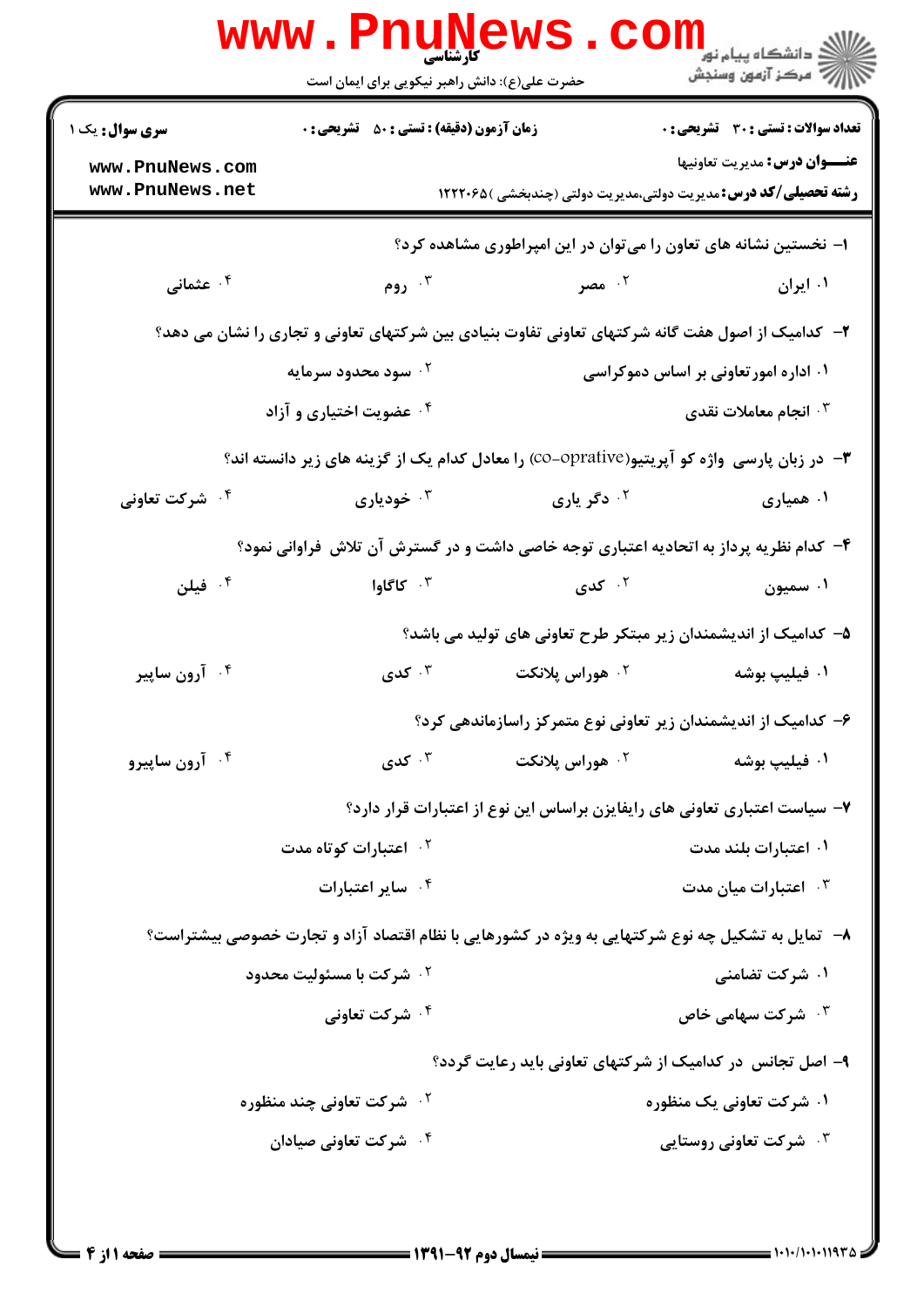| <b>www.Pnul</b><br>ews<br>ر دانشکاه پيام نور <mark>− ا</mark><br>ا <mark>ر</mark> = مرکز آزمون وسنجش<br><b>کارشناسی</b> |                                                                                                             |                                                                             |                                                                        |  |  |
|-------------------------------------------------------------------------------------------------------------------------|-------------------------------------------------------------------------------------------------------------|-----------------------------------------------------------------------------|------------------------------------------------------------------------|--|--|
|                                                                                                                         | حضرت علی(ع): دانش راهبر نیکویی برای ایمان است                                                               |                                                                             |                                                                        |  |  |
| <b>سری سوال : ۱ یک</b>                                                                                                  | <b>زمان آزمون (دقیقه) : تستی : 50 ٪ تشریحی : 0</b>                                                          |                                                                             | <b>تعداد سوالات : تستی : 30 ٪ تشریحی : 0</b>                           |  |  |
| www.PnuNews.com                                                                                                         |                                                                                                             |                                                                             | <b>عنـــوان درس:</b> مديريت تعاونيها                                   |  |  |
| www.PnuNews.net                                                                                                         |                                                                                                             |                                                                             | <b>رشته تحصیلی/کد درس:</b> مدیریت دولتی،مدیریت دولتی (چندبخشی )۱۲۲۲۰۶۵ |  |  |
| +ا– کدام گزینه به تفاوت بین شرکتهای تعاونی ًصنایع کوچک و شرکتهای تعاونی صاحبان حرفه و صنایع دستی اشاره دارد؟            |                                                                                                             |                                                                             |                                                                        |  |  |
|                                                                                                                         | ۰ <sup>۲</sup> تفاوت در نوع تولید                                                                           |                                                                             | ۰۱ تفاوت در مالکیت                                                     |  |  |
|                                                                                                                         | ۰۴ تفاوت در نوع مجوز                                                                                        |                                                                             | ۰ <sup>۳</sup> تفاوت در تهیه مواد اولیه                                |  |  |
| 11– نزدیکترین و شبیه ترین تعاونی به تعاونیهای کار کدام است؟                                                             |                                                                                                             |                                                                             |                                                                        |  |  |
|                                                                                                                         | ۰ <sup>۲</sup> تعاونی معدنی                                                                                 |                                                                             | ۰۱ تعاونی تهیه و توزیع                                                 |  |  |
|                                                                                                                         | ۰۴ تعاونی صنایع کوچک                                                                                        |                                                                             | نعاونی کارگری $\cdot$ ۳                                                |  |  |
|                                                                                                                         | ۱۲- در برنامه ریزی فعالیت های تعاونی کدام اصل را باید زیر بنای قدرت اقتصادی قرار داد؟                       |                                                                             |                                                                        |  |  |
| ۰ <sup>۴</sup> اصل خدمت                                                                                                 | اصل تعاون $\cdot$ "                                                                                         | <sup>۰۲</sup> اصل تمرکز                                                     | ۰۱ اصل تجانس                                                           |  |  |
|                                                                                                                         | ۱۳– تعداد اعضای هیئت مدیره در تمام شرکت های تعاونی آموزشگاهها نباید کمتر ازنفروتعداد اعضای علی البدل نباید  |                                                                             | كمتر از نفرباشند.                                                      |  |  |
| ۰۴ ۵و۲                                                                                                                  | ۳ هو $\mathbf r$                                                                                            | $Y - \mathcal{F}$ 1                                                         | ۰۱ ۳و۲                                                                 |  |  |
|                                                                                                                         |                                                                                                             |                                                                             | ۱۴- کنترل شرکت تعاونی دردست کدامیک از مراجع زیر است؟                   |  |  |
| ا بازرس $\cdot$ ۴                                                                                                       | اعضای تعاونی $\cdot$                                                                                        | ۰ <sup>۲</sup> هیات مدیره                                                   | ۰۱ مدیرعامل                                                            |  |  |
|                                                                                                                         | ۱۵– انتخاب کمیته صلاحیت دار برای حسابرسی و رسیدگی منظم از دفاتر مالی تعاونی از اختیارات کدامیک از مراجع زیر |                                                                             | است؟                                                                   |  |  |
| ا بازرس $\cdot$ ۴                                                                                                       | ۰ <sup>۳</sup> اعضای تعاونی                                                                                 | ۰ <sup>۲</sup> هیات مدیره                                                   | ۰۱ مدیرعامل                                                            |  |  |
|                                                                                                                         | ۱۶– کدامیک از گزینه های زیر جزء وظایف و مسئولیت های اعضای هیئت مدیره شرکتهای تعاونی است؟                    |                                                                             |                                                                        |  |  |
|                                                                                                                         |                                                                                                             | ۰۱ انتخاب و انتصاب مدیرعامل و آگاه کردن اعضاء از وضعیت شرکت تعاونی          |                                                                        |  |  |
|                                                                                                                         | <sup>۲</sup> ۰ استخدام و انتخاب کارکنان تعاونی و تهیه برنامه های آموزشی برای مدیران وکارکنان                |                                                                             |                                                                        |  |  |
|                                                                                                                         |                                                                                                             | ۰ <sup>۳</sup> نظارت بر جزئیات عملیات شرکت تعاونی و تدوین بودجه شرکت تعاونی |                                                                        |  |  |
| ۰۴ ایجاد سیستم حسابداری و دفترداری واجرای برنامه های آموزشی برای مدیران و کارکنان                                       |                                                                                                             |                                                                             |                                                                        |  |  |
|                                                                                                                         |                                                                                                             |                                                                             |                                                                        |  |  |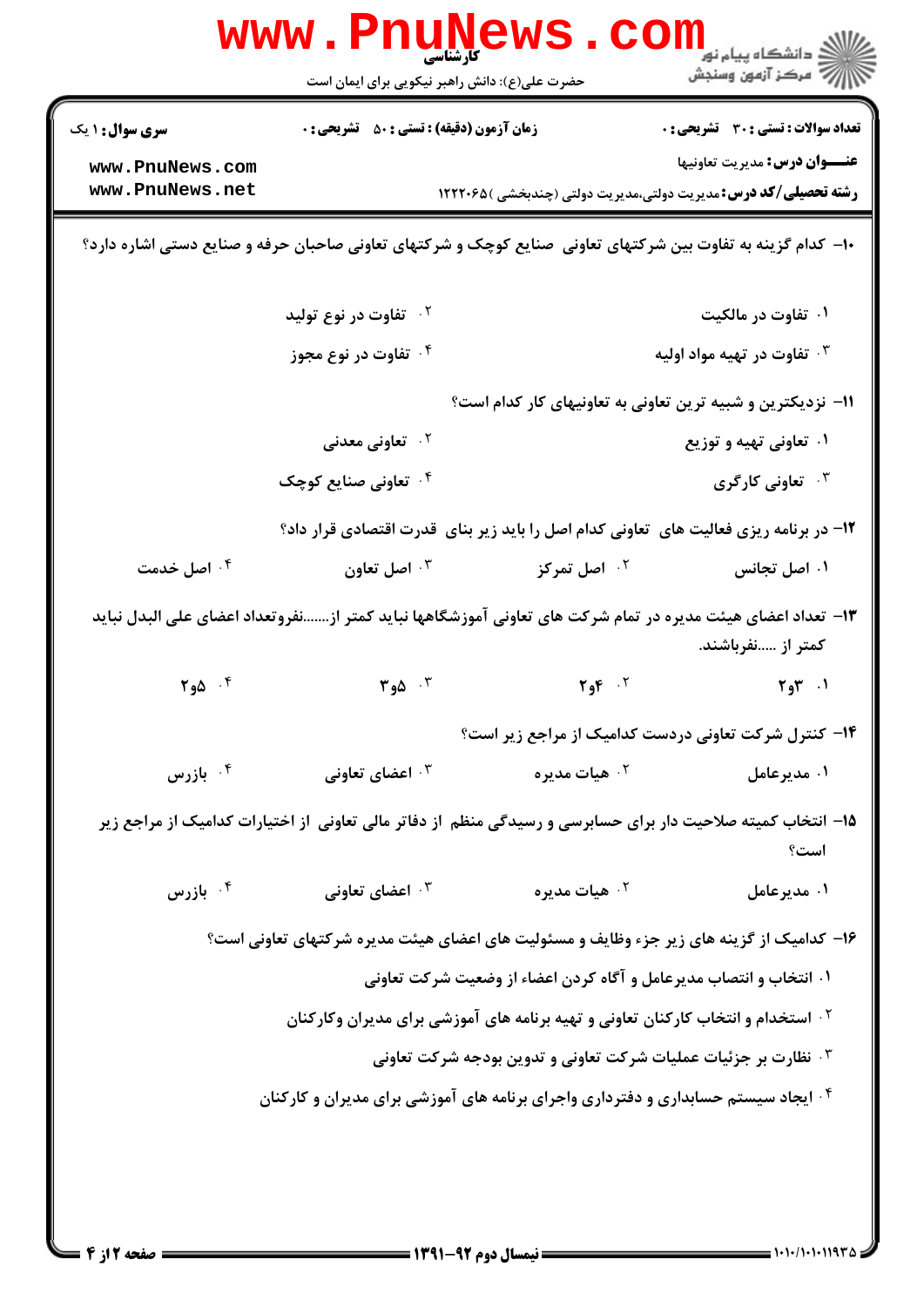|                                    | <b>www.PnuNews</b><br>کارشناسی<br>حضرت علی(ع): دانش راهبر نیکویی برای ایمان است | ی<br>دانشکاه پیام نور<br>ان مرکز آزمون وسنجش                                                                   |
|------------------------------------|---------------------------------------------------------------------------------|----------------------------------------------------------------------------------------------------------------|
| <b>سری سوال : ۱ یک</b>             | <b>زمان آزمون (دقیقه) : تستی : 50 ٪ تشریحی : 0</b>                              | تعداد سوالات : تستى : 30 ٪ تشريحي : 0                                                                          |
| www.PnuNews.com<br>www.PnuNews.net |                                                                                 | <b>عنـــوان درس:</b> مديريت تعاونيها<br><b>رشته تحصیلی/کد درس:</b> مدیریت دولتی،مدیریت دولتی (چندبخشی )۱۲۲۲۰۶۵ |
|                                    |                                                                                 | ۱۷– کدام گزینه بیانگر اهمیت تعاونی است؟                                                                        |
|                                    | ۰۲ عضویت آزاد و داوطلبانه                                                       | ۰۱ مشارکت مالی                                                                                                 |
|                                    | ۰۴ توجه به جامعه                                                                | ۰۳ ارتقاء دموکراسی                                                                                             |
|                                    |                                                                                 | ۱۸− حداقل تعداد اعضای هیت مدیره چگونه ِ تعیین می شوند؟                                                         |
|                                    | ۰ <sup>۲</sup> بوسیله مجمع عمومی سالانه                                         | ۰۱ بوسیله اساسنامه شرکت تعاونی                                                                                 |
|                                    | ۰ <sup>۴</sup> بوسیله اعضای تعاونی                                              | بوسیله هیئت مدیره $\cdot^{\mathsf{v}}$                                                                         |
|                                    |                                                                                 | ۱۹- موقعیت تعاونی ، پیشینه های عملیاتی ،فنی و مانند آن جزء کدامیک از سیاست های هیئت مدیره است؟                 |
|                                    | ۰ <sup>۲</sup> سیاست خدمت                                                       | ۰۱ سیاست مالی                                                                                                  |
|                                    | ۰۴ سیاست عملیات داخلی                                                           | ۰۳ سیاست اعتباری                                                                                               |
|                                    |                                                                                 | ۲۰- نظام اقتصادی جمهوری اسلامی ایران بر اساس اصل ۴۴ قانون اساسی بر چه مبنایی استوار است؟                       |
|                                    | ۰ <sup>۲</sup> دولتی-انتفاعی-غیر انتفاعی                                        | ۰۱ دولتی - تعاونی -خصوصی                                                                                       |
|                                    | ۰۴ خصوصی- نیمه خصوصی  - دولتی                                                   | دولتی-خصوصی- نیمه دولتی * ·                                                                                    |
|                                    |                                                                                 | ۲۱− کدامیک از عوامل زیر وظیفه تعیین حقوق ومزایای هیئت مدیره تعاونی را بر عهده دارد؟                            |
|                                    | ۰ <sup>۲</sup> مديرعامل                                                         | ۰۱ هیئت مدیره                                                                                                  |
|                                    | ۰ <sup>۲</sup> مجمع عمومی سالانه                                                | اعضای تعاونی $\cdot$                                                                                           |
|                                    |                                                                                 | ۲۲- تصمیم گیری در مورد ادغام ً یا انحلال ً تعاونی جزء وظایف و اختیارات کدامیک از ارکان تعاونی است؟             |
|                                    | ۰ <sup>۲</sup> مجمع عمومی عادی                                                  | ۰۱ هیات مدیره                                                                                                  |
|                                    | ۰۴ مجمع موسس                                                                    | اعضای تعاونی $\cdot$                                                                                           |
|                                    |                                                                                 | ۲۳– تصویب حقوق و مزایای بازرسین تعاونی بر عهده کدامیک از ارکان تعاونی است؟                                     |
|                                    | ۰ <sup>۲</sup> مدیرعامل                                                         | ۰۱ هیئت مدیره                                                                                                  |
|                                    | ۰۴ مجمع موسس                                                                    | مجمع عمومی عادی $\cdot^{\mathsf{r}}$                                                                           |
|                                    |                                                                                 | <b>3۴</b> - حداقل اعضای هر یک از تعاونی ها در حین ثبت نام و دوران فعالیت چند نفراست؟                           |
| ۰۴ نه نفر                          | هفت نفر $\cdot$ "                                                               | ۰۲ پنج نفر<br>۰۱ سه نفر                                                                                        |
|                                    |                                                                                 |                                                                                                                |